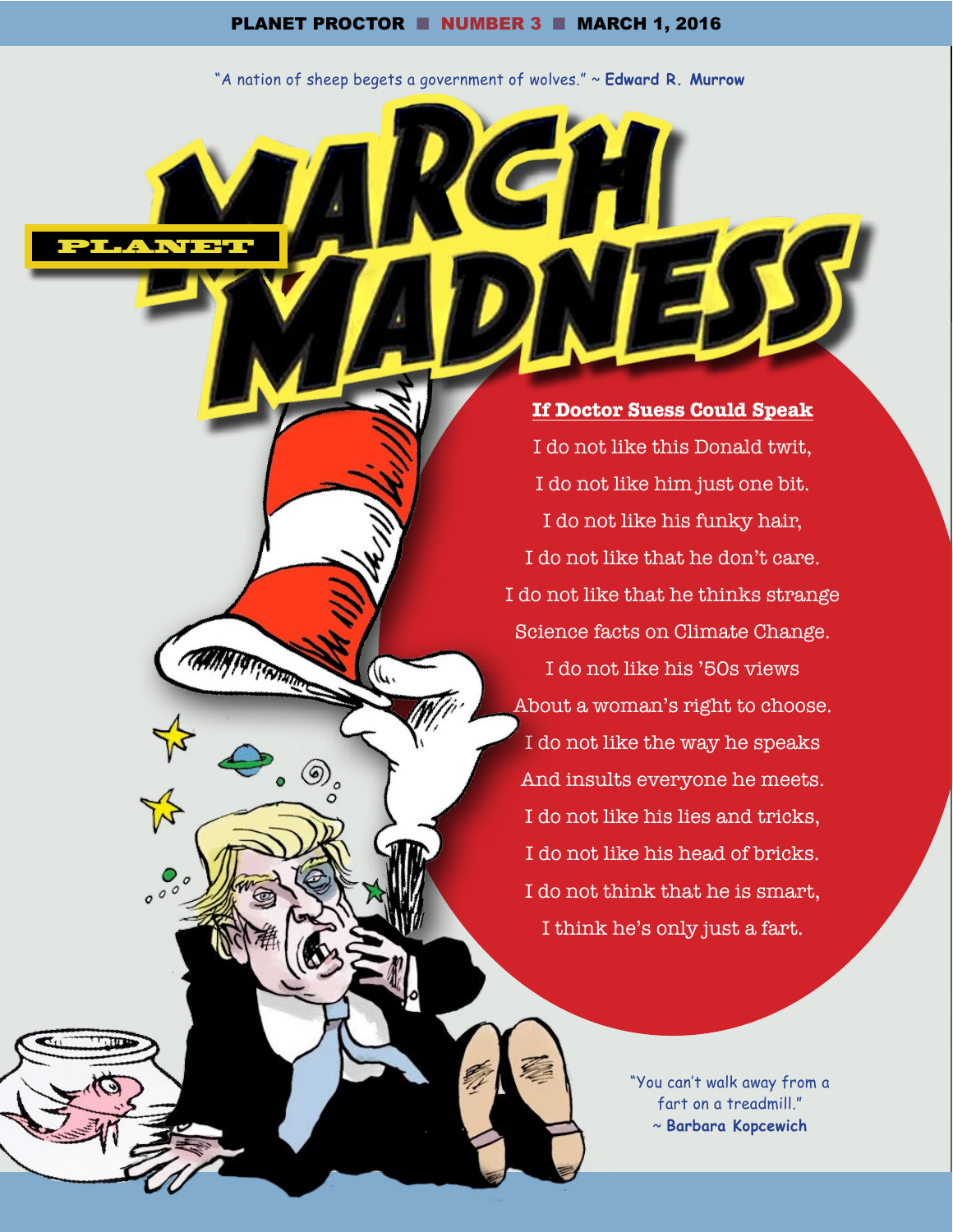man is in line at **Walmart** and sees a beautiful<br>well-proportioned blonde staring is his direction<br>first, he thinks he's imagining things, but eventu well-proportioned blonde staring is his direction. At first, he thinks he's imagining things, but eventually decides that she really is staring at him. The woman waves at him and smiles.

The man can't believe it. "Excuse me, do I know you?" he asks. "Yes, I think you are the father of one of my kids," she says.

The man is shocked. He thinks back and remembers his one shameful act of infidelity and says, "Oh hell, are you the woman I got with at my stag party, and while your friend whipped me your other friend stuck a toothbrush up my ass?"

"No," she replies, shocked, "I'm your son's English teacher!"

Oprah Winfrey's real first name is Orhpa. **~ Phil's Phunny Phacts** 

# FEEL THE BERN

**What's all this brouhaha about Social Democrats?**<br>
This morning I was awakened by my alarm **Democrats**?

clock powered by electricity generated by the public power monopoly regulated by the **U.S. Department of Energy**. I then took a shower in the clean water provided by the **Municipal Water Utility**.

After that, I turned on the TV to one of the **FCC**-regulated channels to see the weather report from the **National Weather Service** of the **National Oceanographic and Atmospheric Administration**, using satellites designed, built and launched by the **National Aeronautics and Space Administration**, while eating my breakfast of **U.S. Department of Agriculture**-inspected food and taking meds deemed safe by the **Food and Drug Administration**.

At the appropriate time as regulated by the **U.S. Congress** and kept accurate by the **National Institute of Standards** 

**and Technology** and the **U.S. Naval Observatory**, I deposit my mail for the **U.S. Postal Service** and hop into my car approved by the **National Highway Traffic Safety Administration** to drop the kids off at the public school before driving to work on roads build by the local, state, and federal **Departments of Transportation**, stopping only to purchase fuel screened by the **Environmental** 

> **Protection Agency** and paying with legal tender issued by the **Federal Reserve Bank**.

After spending another day not being maimed or killed at work thanks to the workplace regulations imposed by the **Department of Labor** and the **Occupational Safety and Health Administration** and enjoying a lunch that does not kill or sicken me because of the USDA, I drive back to my house, which has not burned

**GETTING CHECKED OUT A Walmart education.**

down because of state and local building codes and has not been plundered thanks to my local police

department.

I then log on to the Internet,

developed by the **Defense Advanced Research Projects Agency** and post on the **Fox News** forums about how SOCIALISM in medicine is BAD because the government can't do anything right. That's America, Buddy!

> "Pretending to be humorous is easy, and a great many people are doing it." ~ 'Washington Post' columnist **Florence King**

# WOODEN YOU KNOW

In 1986, Peter Davies was on holiday in Kenya af graduating from the University of Toronto. On a hithrough the bush, he came across a young bull elected in the air. The elephant n 1986, **Peter Davies** was on holiday in Kenya after graduating from the University of Toronto. On a hike through the bush, he came across a young bull elephant seemed distressed, so Peter approached it very carefully. He got down on one knee, inspected the elephant's foot, and found a large piece of wood deeply embedded in it.

As carefully and as gently as he could, Peter worked the wood out with his knife, after which the elephant gingerly put down its foot. The elephant turned to face the man,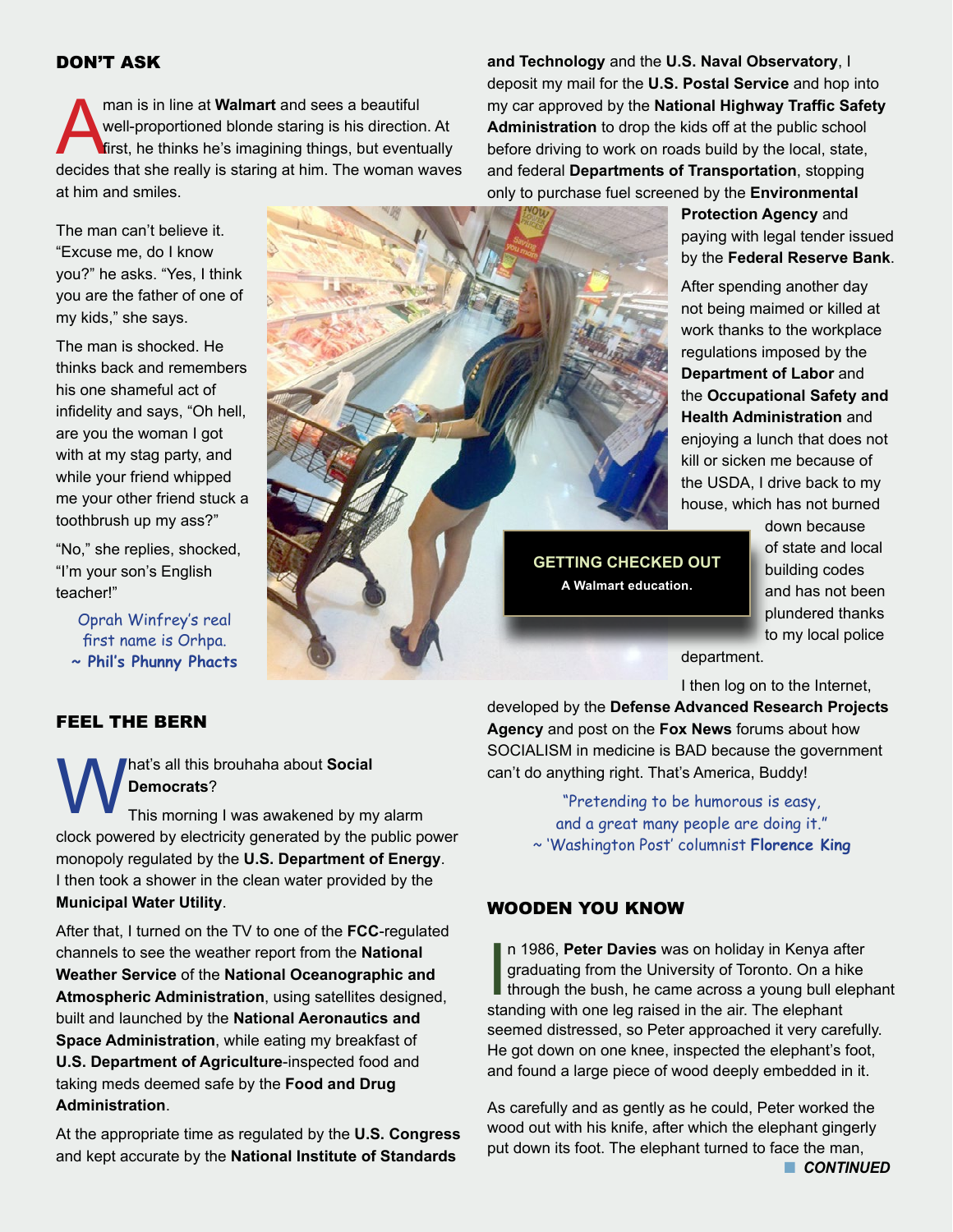and with a rather curious look on its face, stared at him for several tense moments. Peter stood frozen, thinking of nothing else but being trampled. Eventually the elephant trumpeted loudly, turned, and walked away. Peter never forgot that elephant or the events of that day.

Twenty years later, Peter was walking through the Toronto Zoo with his teenaged son. As they approached the elephant enclosure, one of the creatures turned and walked over to where Peter and his son **Cameron** were standing. The large bull elephant stared at Peter, lifted its front foot off the ground then put it down. The elephant did that several times then trumpeted loudly, all the while staring at the man.

#### DEPARTMENT OF IN-SECURITY

**Want to feel safe in these turbulent times? Here's**<br>how: Take down your Rebel flag (which you can't<br>buy on e-bay anymore) and peel the NRA sticker<br>off your door. Disconnect your home alarm system and how: Take down your Rebel flag (which you can't buy on e-bay anymore) and peel the NRA sticker off your door. Disconnect your home alarm system and quit your candy-ass Neighborhood Watch. Then buy two Pakistani flags and put one at each corner of the front yard and the black flag of ISIS (which you *can* buy on e-bay) and plant that in the *center* of the yard.

Now, the local police, sheriff, FBI, CIA, NSA, Secret Service and all other Homeland Security agencies will be surveilling

Remembering the encounter in 1986, Peter could not help wondering if this was the same elephant. Peter summoned up his courage, climbed over the railing, and made his way into the enclosure. He walked right up to the elephant and stared back in wonder.

The elephant trumpeted again, wrapped its trunk around one of Peter legs and slammed him against the railing, killing him instantly.



Probably wasn't the same elephant.

"In the last analysis, there is no reason for anything." ~ **Charles Chaplin**

#### STRIP DOWN

There was a lot of confusion at **McDonald**'s recently,<br>and it was all my fault. When I got ready to pay for<br>my senior breakfast, the cashier said, "Strip down,<br>facing me " so I did just that and it was all my fault. When I got ready to pay for my senior breakfast, the cashier said, "Strip down, facing me," so I did just that.

When the shrieking died down, I found out that she was referring to my debit card. Boy, was I embarrassed.

"The first time I ever saw a jet, I shot it down." **~ Chuck Yeager**

your house 24/7. You'll NEVER feel safer and you'll save the \$69.95 a month that ADT charges you.

Plus, I bought burkas for my family when we shop or travel. Everyone moves out of our way and security can't pat us down. You will now be safe at last!

> If Jimmy cracks corn and no one cares, why is there a stupid song about him?

**~ Phil's Phunny Phacts**

## LA DOLCE VITA

ilvio, an 80-year-old Italian goes to the doctor for<br>a check-up. The doctor is amazed at what good<br>shape the guy is in and asks, "How do you stay in<br>such great physical condition?" a check-up. The doctor is amazed at what good shape the guy is in and asks, "How do you stay in such great physical condition?" **N CONTINUED**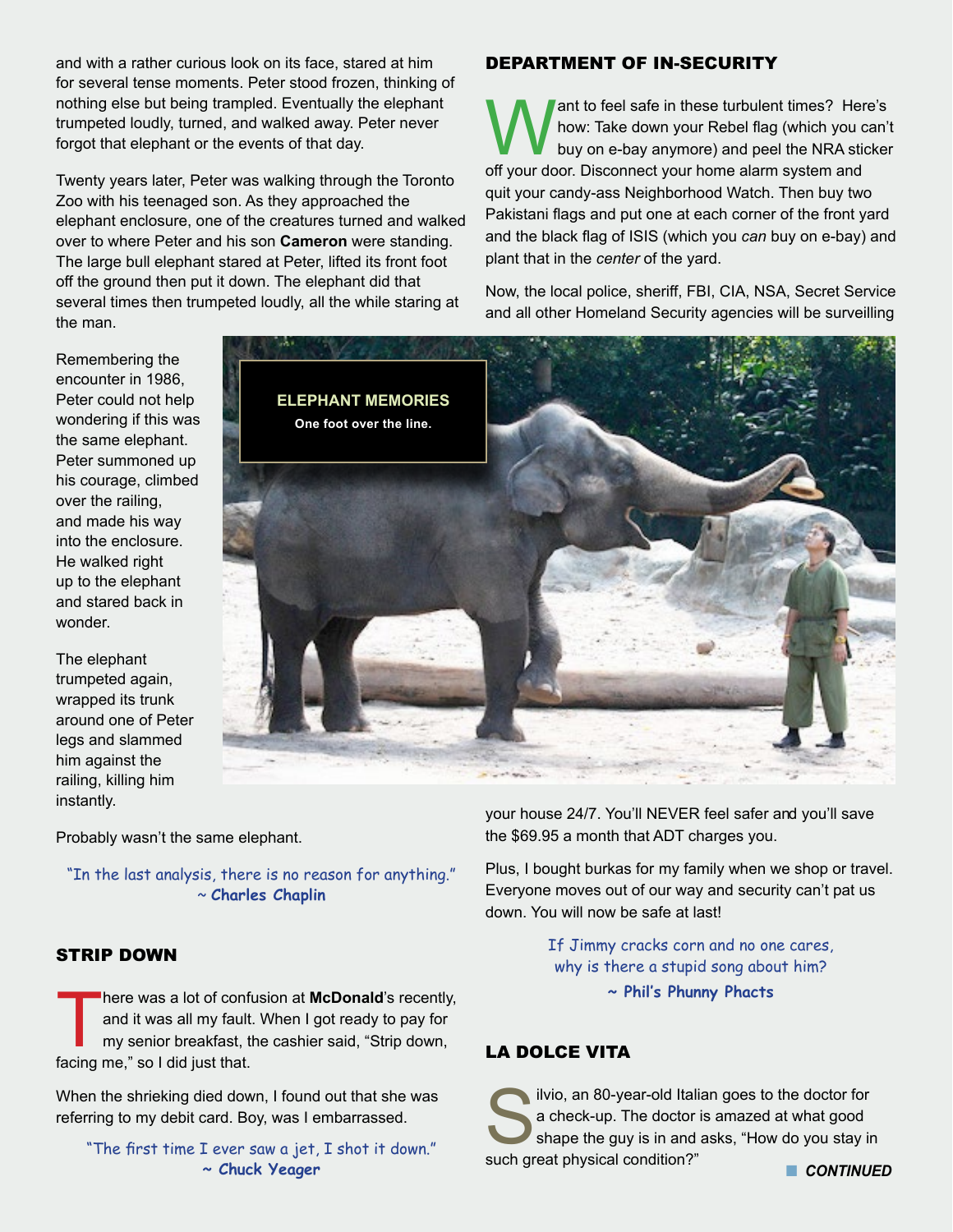"I'm Italian and I am a golfer," says Silvio, "and that's why I'm in such good shape. I'm up well before daylight and out golfing up and down the fairways. I have a glass of vino, and all is well."

"Well," says the doctor, "I'm sure that helps, but there's got to be more to it. How old was your Father when he died?"

"Who said my Father's dead?" The doctor is amazed. "You mean you're 80 years old and your Father's still alive? How old is he?"

"He's 100 years old," says Silvio. "In fact, he golfed with me this morning, and then we went to the topless beach for a walk and had a little vino and that's why he's still alive. He's Italian and he's a golfer, too."

"Well," the doctor says, "that's great, but I'm sure there's more to it than that. How about your



**GOD'S SPEED Ray Colcord at the Jim Russell racing school at Laguna Seca Raceway in Monterey, California.** 

Father's Father? How old was he when he died?"

"Who said my Nonno's dead?" Stunned, the doctor asks, "You mean you're 80 years old and your grandfather's still living?! Incredible! How old is he?"

"He's 118 years old," says the old duffer. The doctor is getting frustrated at this point, and says testily, "So, I guess he went golfing with you this morning, too?"

"No, Nonno couldn't go this morning because he's getting married today." At this point the doctor is close to losing it. "Getting married? Why would a 118-year-old guy want to get married?"

"Who said he wanted to get married?"

"Propaganda is a truly terrible weapon in the hands of an expert." **~ A. Hitler**

but redefined to all who knew him what the words 'courage' and 'determination' truly mean.

"As a composer his work on such classic series as 'Boy Meets World,' 'The Facts of Life,' 'My Two Dads,' '227,' 'Big Brother' (2 & 3, when I was announcer!), 'Family Affair,' 'Lost at Home,' 'Dinosaurs,' 'Promised Land,' 'Silver Spoons,' 'Hiller and Diller,' 'Touched by an Angel' and 'Where I Live,' among countless others, set the bar high for all of us working in the profession.

"Early on, Ray toured with the renowned **Columbus Boys Choir** and later with hit recording artist **Roy Head** as a keyboardist, leading to an A&R position at **Columbia Records**, where he performed on the seminal *American Pie* album with **Don McLean**. He was the first to hear **Aerosmith** and convince **Clive Davis** to sign them and then left Columbia to produce their second album and tour with **Lou Reed** as a keyboard player.

"Ray achieved what all of us dream of – going out on top," concludes Dan. "Ray was still writing music for Michael's hit **n** CONTINUED

## A COURAGEOUS LIFE

It is with deep sadness that I report the passing of<br>
my dear friend **Ray Colcord**," writes ASCAP's **Da<br>
Foliart**. "To say that Ray was courageous would<br>
be a gross understatement, as his valiant battle with my dear friend **Ray Colcord**," writes ASCAP's **Dan Foliart**. "To say that Ray was courageous would be a gross understatement, as his valiant battle with pancreatic cancer over four years not only defied all odds,